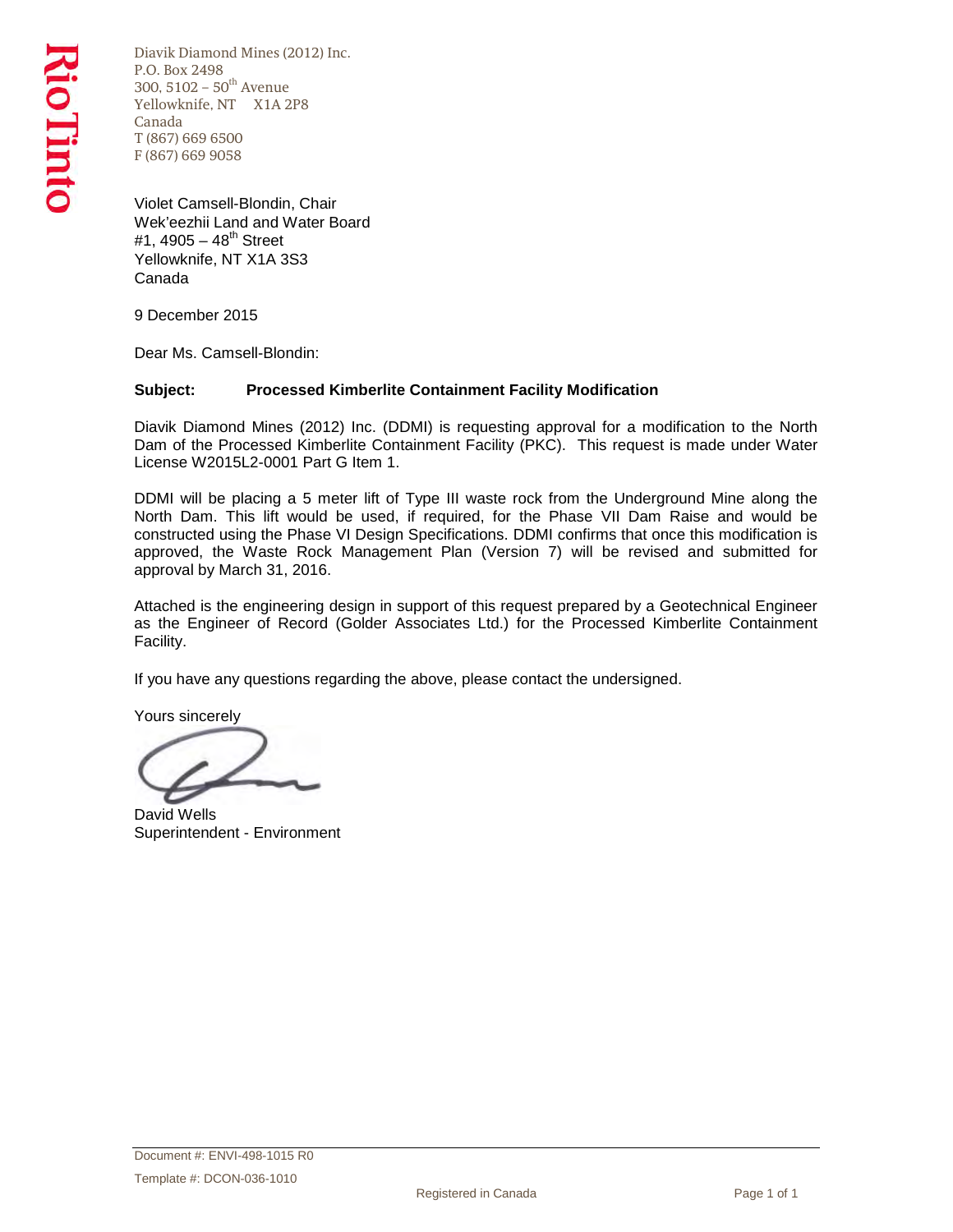

|                   | <b>DATE</b> December 7, 2015                                                         |                      |              | <b>GOLDER REFERENCE No. 1521339-1454-TM-Rev0-8000</b>                 |  |
|-------------------|--------------------------------------------------------------------------------------|----------------------|--------------|-----------------------------------------------------------------------|--|
|                   |                                                                                      | <b>WORK PLAN No.</b> |              | WP480                                                                 |  |
|                   |                                                                                      | DIAVIK PO No.        |              | D03317                                                                |  |
|                   | <b>TO</b> Nikolaus Auerboeck and Erik Bellefleur<br>Diavik Diamond Mines (2012) Inc. |                      |              |                                                                       |  |
|                   | <b>FROM</b> Germán Pizarro and John Cunning                                          |                      | <b>EMAIL</b> | gpizarro@golder.com;<br>jcunning@golder.com                           |  |
| DESCRIPTION CREST |                                                                                      |                      |              | TASK NORTH COUNTRY ROCK PILE - ROCKFILL PLACEMENT ALONG THE NORTH DAM |  |

### **1.0 INTRODUCTION**

Diavik Diamond Mines (2012) Inc. (DDMI) has requested Golder Associates Ltd. (Golder) to review DDMI's proposed design for placement of run-of-mine (ROM) rockfill in the North Country Rock Pile (NCRP) along the Processed Kimberlite Containment (PKC) Facility North Dam crest and prepare a construction drawing. This memorandum presents the design and construction drawing for ROM rockfill placement along the PKC Facility North Dam crest.

### **2.0 BACKGROUND**

The ROM rockfill at Diavik Mine is classified based on total sulfur concentration into Type I (non-acid generating), Type II (low acid generating potential), and Type III (potentially acid generating). Ongoing underground operations will generate Type III ROM. ROM rockfill is stored in the NCRP however Type III ROM rockfill storage areas within the NCRP are nearing capacity.

To avoid enlarging the footprint of the Type III ROM rockfill storage areas within the NCRP and in anticipation to a potential PKC Facility dam raise, DDMI has proposed to place the Type III ROM rockfill originating from underground operations in the NCRP along the North Dam crest between approximate Sta. 63+650 and 64+700 (PKC Facility Phase 6 reference line) from elevation 465 to 470 m. DDMI estimates that the proposed area will provide storage for placement of Type III ROM rockfill for more than 18 months.

The NCRP closure design is currently being developed. Conceptual scenarios for raises of the PKC Facility dams above Phase 6 to accommodate the remaining Life-of-Mine (LOM) production of processed kimberlite are also being developed. DDMI completed the Phase 6 dam raise to crest elevation 465 m in 2015.



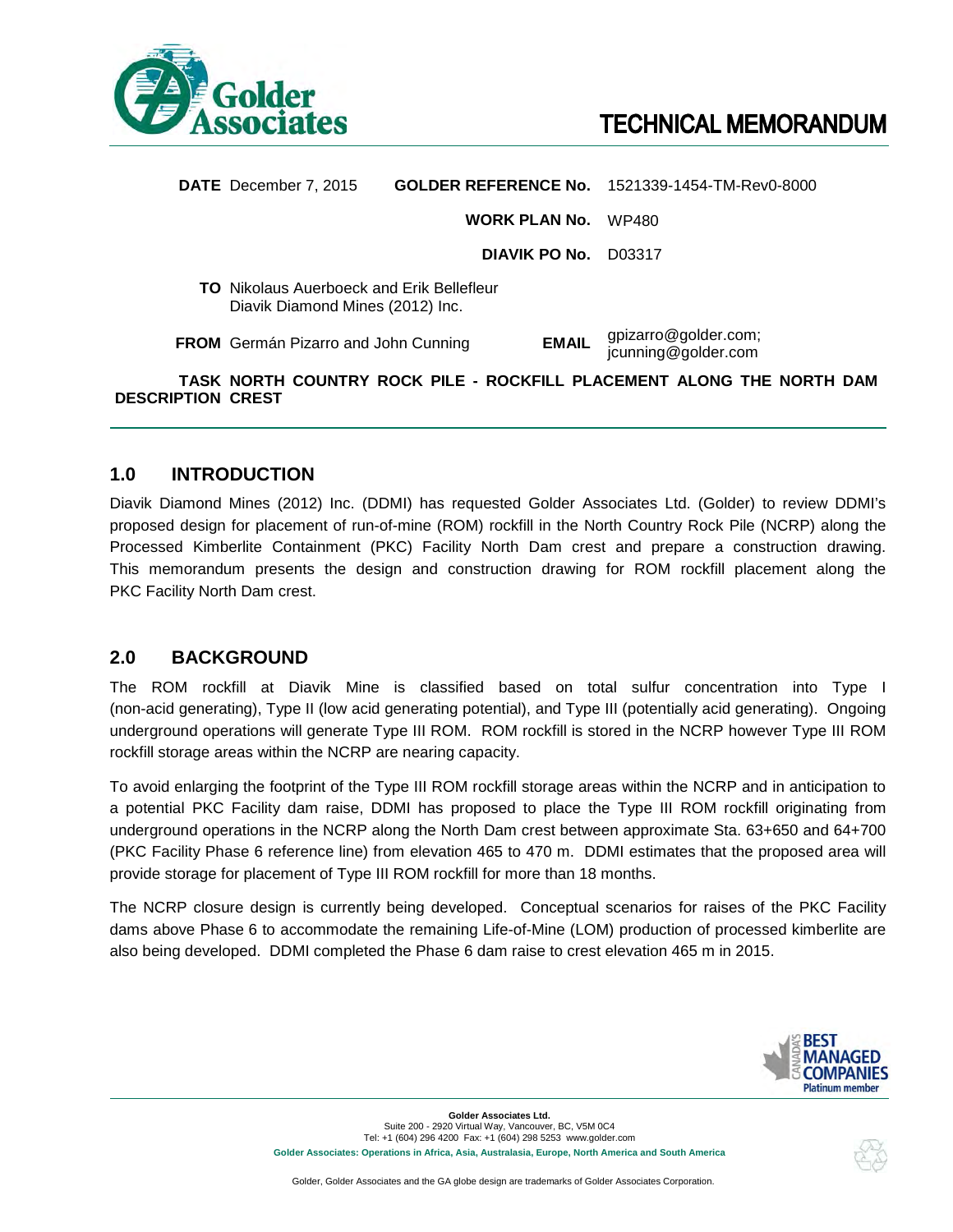## **3.0 ROCKFILL PLACEMENT ALONG THE NORTH DAM CREST**

Placement of Type III ROM rockfill along the North Dam crest is presented in plan and cross-section in Drawing 001 attached to this technical memorandum.

The rockfill layout comprises placement of a 5 m lift between approximate Sta. 63+650 and 64+700. A 2.65 m offset from the surveyed crest of the existing PKC Facility Phase 6 liner crest at elevation 465 m has been included in the design to allow for potential use of the upstream slope of the rockfill for future raises of the PKC Facility dam. The rockfill placement layout has been restricted to the limits of the North Dam Type III rockfill area and does not enlarge the area of the NCRP Type III ROM. The minimum rockfill crest width has been designed to allow one-way traffic of 785 haul trucks. A minimum width of 18.9 m east of approximate Sta. 64+250 (including a shoulder barrier on one side only) and 24.1 m west of approximate Sta. 64+250 (including shoulder barriers on both sides) is required for 785 haul truck one-way traffic. The minimum rockfill crest width east of Sta. 64+250 is about 26.3 m. The crest width west of Sta. 64+250 is more than 60 m wide.

The NCRP buttresses the downstream slope of the PKC Facility North Dam and placement of rockfill between Sta. 63+650 and 64+700 from elevation 465 to 470 m is not considered to negatively impact the stability of the North Dam. No stability analyses were completed as part of the North Dam rockfill placement design.

The Type III ROM rockfill to be placed along the North Dam within the NCRP may be used for potential future raises of the PKC Facility dams therefore it is recommended to follow the PKC Facility Phase 6 technical specifications for rockfill placement (Golder 2011). As such, the Type III ROM rockfill shall satisfy the specifications for Zone 5 material placement and compaction including:

- CPK and snow shall be removed within the footprint of the Type III ROM rockfill placement area, where greater than 200 mm and 100 mm, respectively.
- The maximum rockfill lift shall be 5 m when placed with 220 tonne haul trucks. The maximum lift shall be reduced to 2.5 m when placed using 100 tonne haul trucks.
- Effort should be made to sort the rockfill such that finer material is placed on the upstream side of the lift (PKC Facility side) and the coarser material is placed on the downstream side. The rockfill on the upstream side of the lift, within 35 m from the surveyed crest of the existing PKC Facility Phase 6 liner, shall have a maximum particle size of 900 mm.
- Routing of the loaded haul truck traffic on the rockfill shall be carried out such that compaction is obtained across the entire width of the fill.

Rockfill shall not be placed until the surface of the Type III ROM rockfill placement area has been inspected and approved in writing by the Quality Control (QC) manager and Quality Assurance (QA) manager. The PKC Facility Phase 6 technical specifications for rockfill placement (Golder 2011) include details of the QA and QC assurance plan to be implemented for Zone 5 rockfill placement. The construction checklist form to be prepared by the QC Manager to document the rockfill placement is included in the PKC Facility Phase 6 rockfill technical specifications (Golder 2011).

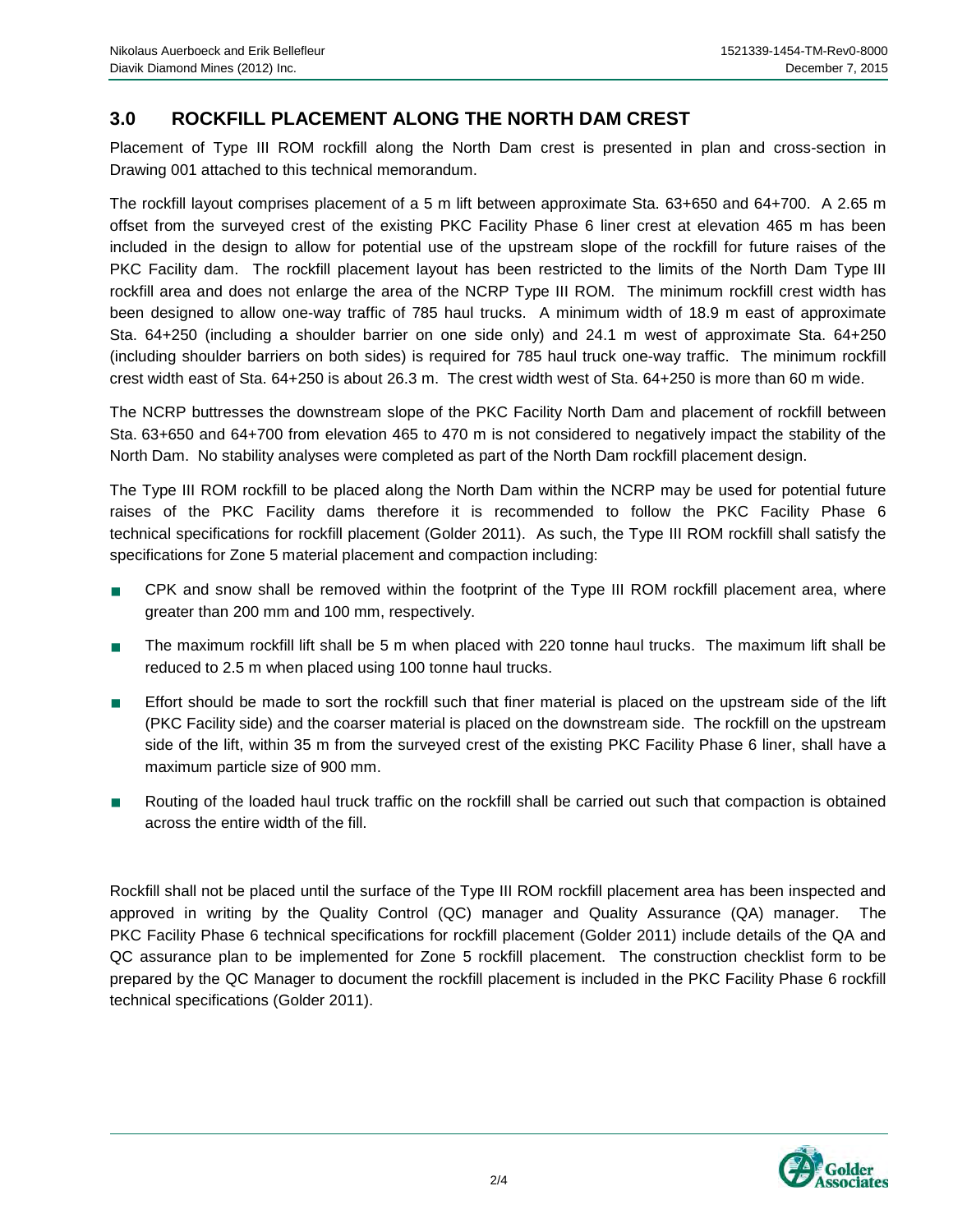## **4.0 CLOSURE**

The reader is referred to the Study Limitations, which follows the text and forms an integral part of this technical memorandum.

We trust this technical memorandum meets your present requirements. If you have any questions or concerns, please contact the undersigned.

**GOLDER ASSOCIATES LTD.**

# ORIGINAL SIGNED ORIGINAL SIGNED & SEALED

Germán Pizarro, P.Eng. (BC) dentitive de la controllation de la controllation de la controllation de la contro<br>Geotechnical Engineer de la controllation de la controllation de la controllation de la controllation de la co

Principal, Senior Geotechnical Engineer

GP/JCC/kp/it/ls

Attachments: Study Limitations Drawing 001: North Dam Crest Rockfill Placement Plan and Section

\\golder.gds\gal\burnaby\final\2015\3 proj\1521339 ddmi surface projects\1521339-1454-tm-rev0-8000\1521339-1454-tm-rev0-8000-rockfill placement north dam 07dec\_15.docx

### PERMIT TO PRACTICE **GOLDER ASSOCIATES LTD.**

Signature ORIGINAL SIGNED

Date.

PERMIT NUMBER: P 049 NT/NU Association of Professional **Engineers and Geoscientists** 

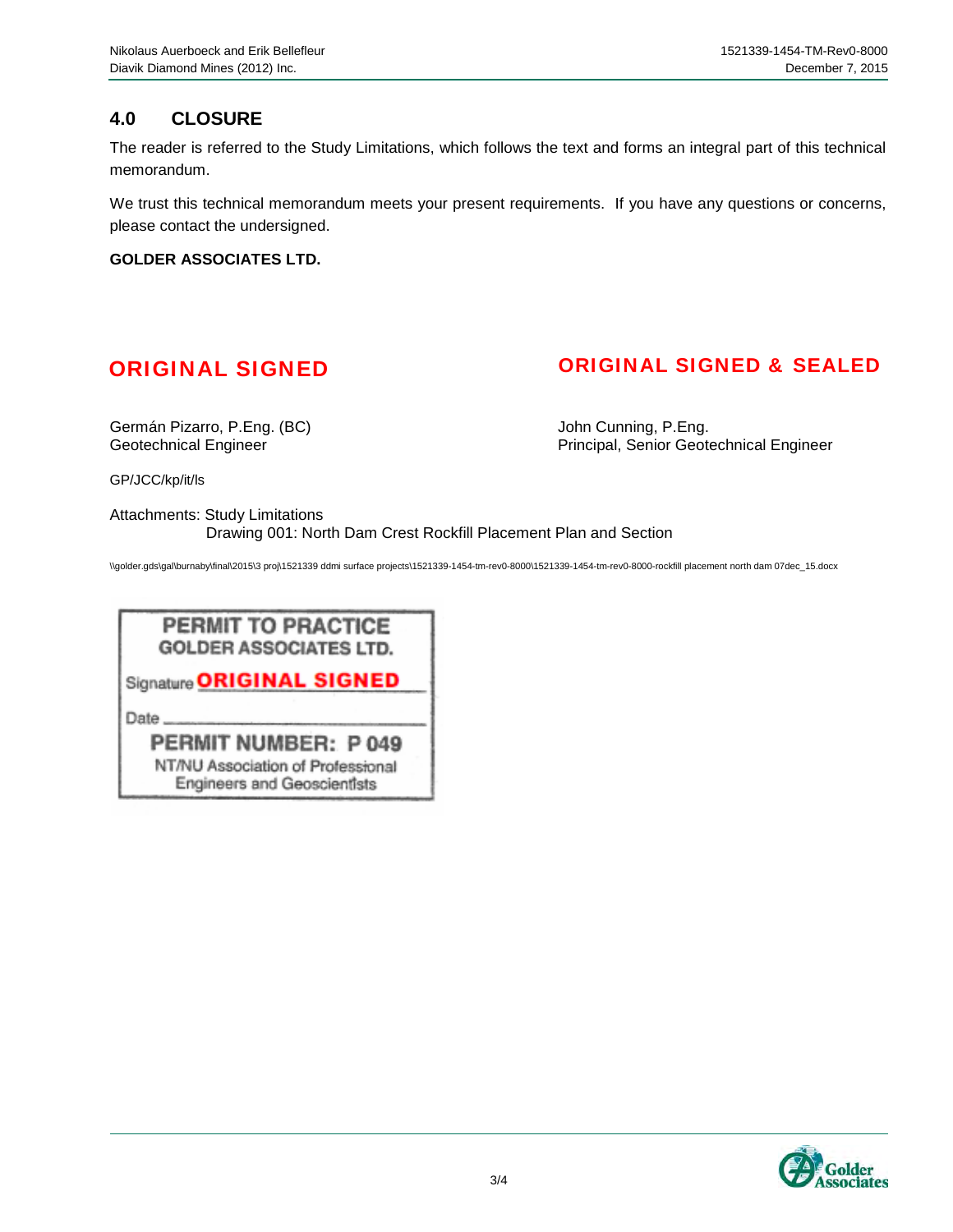## **REFERENCE**

Golder (Golder Associates Ltd.). 2011. *PKC Facility Phase 6 Rockfill Shell Construction Technical Specifications.* Technical Specification 14111-41D1-6000 prepared for Diavik Diamond Mines (2012) Inc. Submitted June 24, 2011. Document #1059 Rev 0.

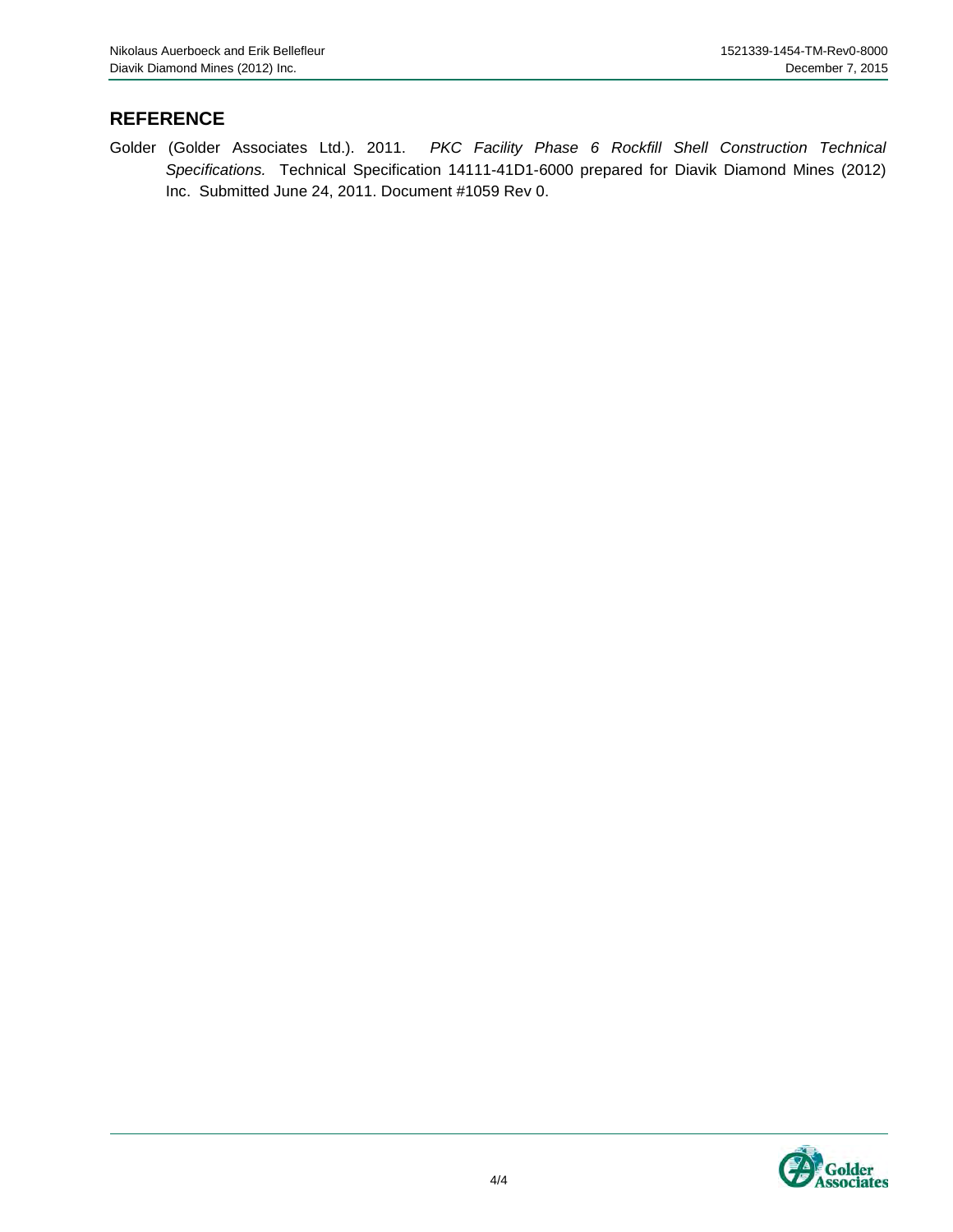### **STUDY LIMITATIONS**

Golder Associates Ltd. (Golder) has prepared this document in a manner consistent with that level of care and skill ordinarily exercised by members of the engineering and science professions currently practising under similar conditions in the jurisdiction in which the services are provided, subject to the time limits and physical constraints applicable to this document. No warranty, express or implied, is made.

This document, including all text, data, tables, plans, figures, drawings and other documents contained herein, has been prepared by Golder for the sole benefit of Diavik Diamond Mines (2012) Inc. It represents Golder's professional judgement based on the knowledge and information available at the time of completion. Golder is not responsible for any unauthorized use or modification of this document. All third parties relying on this document do so at their own risk.

The factual data, interpretations, suggestions, recommendations and opinions expressed in this document pertain to the specific project, site conditions, design objective, development and purpose described to Golder by Diavik Diamond Mines (2012) Inc., and are not applicable to any other project or site location. In order to properly understand the factual data, interpretations, suggestions, recommendations and opinions expressed in this document, reference must be made to the entire document.

This document, including all text, data, tables, plans, figures, drawings and other documents contained herein, as well as all electronic media prepared by Golder are considered its professional work product and shall remain the copyright property of Golder. Diavik Diamond Mines (2012) Inc. may make copies of the document in such quantities as are reasonably necessary for those parties conducting business specifically related to the subject of this document or in support of or in response to regulatory inquiries and proceedings. Electronic media is susceptible to unauthorized modification, deterioration and incompatibility and therefore no party can rely solely on the electronic media versions of this document.